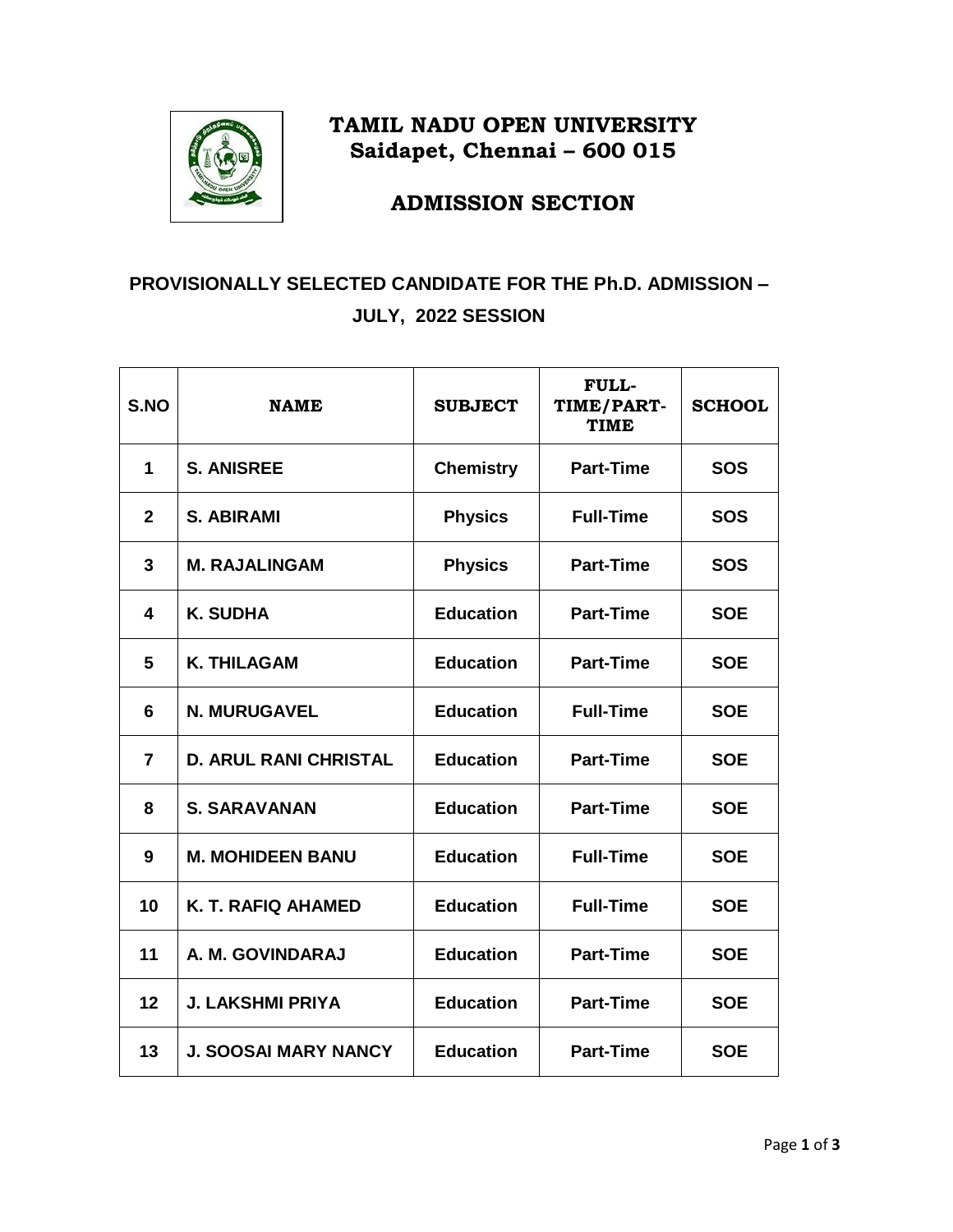| 14 | <b>S. SAHAYA SELVI</b>                   | <b>Education</b>                                    | <b>Part-Time</b> | <b>SOE</b>    |
|----|------------------------------------------|-----------------------------------------------------|------------------|---------------|
| 15 | <b>R. ARUN KUMAR</b>                     | <b>Education</b>                                    | <b>Part-Time</b> | <b>SOE</b>    |
| 16 | <b>JENEFA JEYARAJ</b>                    | <b>English</b>                                      | <b>Full-Time</b> | <b>SOH</b>    |
| 17 | <b>TAPAS KUMAR DAS</b>                   | <b>English</b>                                      | <b>Part-Time</b> | <b>SOH</b>    |
| 18 | <b>S. PANDIYARAJ</b>                     | <b>History</b>                                      | <b>Full-Time</b> | <b>SOHTS</b>  |
| 19 | <b>U. MOHANA SUNDARI</b>                 | <b>Ancient</b><br><b>History and</b><br>Archaeology | <b>Full-Time</b> | <b>SOHTS</b>  |
| 20 | <b>P. RADJA</b>                          | <b>Ancient</b><br><b>History and</b><br>Archaeology | <b>Part-Time</b> | <b>SOHTS</b>  |
| 21 | R. SARRANYAA                             | Drama and<br><b>Theatre</b><br><b>Studies</b>       | <b>Part-Time</b> | <b>SOJNMS</b> |
| 22 | <b>CHRISTIN JAYASIL</b>                  | <b>Sociology</b>                                    | <b>Part-Time</b> | <b>SOSS</b>   |
| 23 | <b>U. ACQSHARA</b>                       | <b>Psychology</b>                                   | <b>Full-Time</b> | <b>SOSS</b>   |
| 24 | <b>S. SOWMYA</b>                         | <b>Psychology</b>                                   | <b>Full-Time</b> | <b>SOSS</b>   |
| 25 | <b>M. VENMANI</b>                        | <b>Tamil</b>                                        | <b>Full-Time</b> | <b>SOTCS</b>  |
| 26 | <b>R. KOHILAVANI</b>                     | <b>Tamil</b>                                        | <b>Full-Time</b> | <b>SOTCS</b>  |
| 27 | <b>S. SAI SUDHARSAN</b>                  | <b>Management</b>                                   | <b>Part-Time</b> | <b>SOMS</b>   |
| 28 | <b>B. BRINDA</b>                         | <b>Management</b>                                   | <b>Full-Time</b> | <b>SOMS</b>   |
| 29 | <b>T. VIGNESH</b>                        | <b>Management</b>                                   | <b>Part-Time</b> | <b>SOMS</b>   |
| 30 | <b>N. ISAKKAR</b><br><b>JAYABHARATHI</b> | <b>Management</b>                                   | <b>Part-Time</b> | <b>SOMS</b>   |
| 31 | <b>K. EZHILAN</b>                        | <b>Management</b>                                   | <b>Part-Time</b> | <b>SOMS</b>   |
| 32 | <b>A. SHERENE</b>                        | <b>Management</b>                                   | <b>Full-Time</b> | <b>SOMS</b>   |
| 33 | <b>D. VINOTHKUMAR</b>                    | <b>Management</b>                                   | <b>Part-Time</b> | <b>SOMS</b>   |